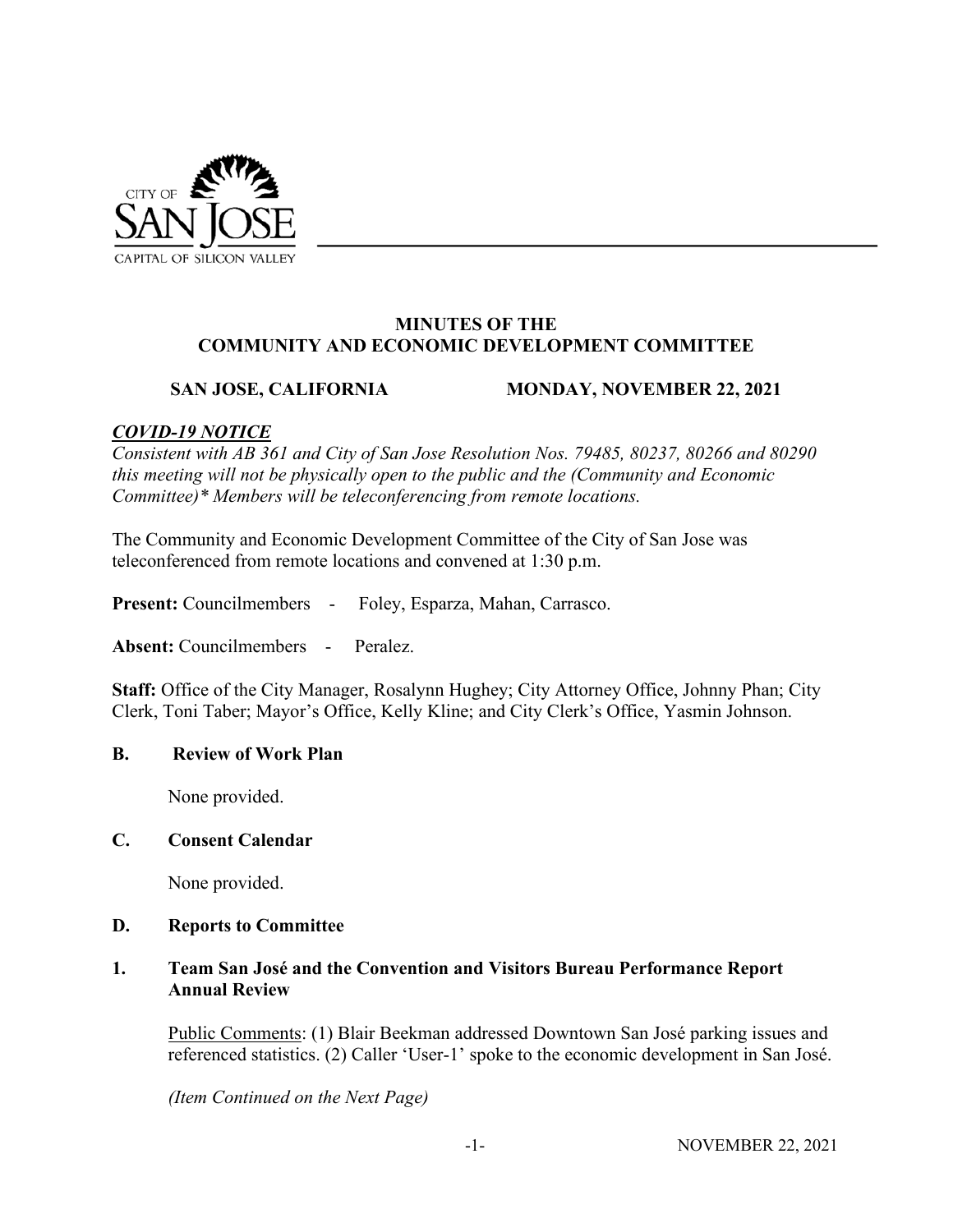# **D.1 (Cont'd)**

City Auditor, Joe Rois; Cultural Affairs Director, Assistant Director, Office of Economic Development, Team San José, Kerry Adams Hapner; and Vice President, Sales and Destination Services at Team San Jose offered the presentation and responded to questions.

Action: Upon motion by Councilmember Maya Esparza, seconded by Councilmember Matt Mahan and carried unanimously, the Committee accepted the report on Team San Jose and the Convention and Visitors Bureau's performance for FY 2020-21 and crossreferenced the report to the full City Council for approval to be heard at the December 14, 2021 City Council meeting. (City Auditor) (4-0-1. Absent: Peralez)

## **2. Real Estate Services Division Activities Annual Report**

Public Comments: (1) Caller 'User-1' spoke to the SJFD response times and the SJPD Academy Facility. (2) Blair Beekman spoke to the memorandum and the leasing of facilities.

Director, Office of Economic Development and Cultural Affairs, Nanci Klein and Real Estate Manager, Kevin Ice offered the presentation and responded to questions.

Action: Upon motion by Councilmember Maya Esparza, seconded by Councilmember Matt Mahan and carried unanimously, the Committee accepted the status report updating the Community and Economic Development Committee on the Real Estate Services Division's FY 2020-2021 activities related to the sale of City-owned properties, the leasing of facilities, vacant lands, and key FY 2021-2022 work plan initiatives. (Economic Development and Cultural Affairs) (4-0-1. Absent: Peralez)

# **3. Citywide Residential Anti-Displacement Strategy Quarterly Status Report**

Public Comments: (1) Paul Soto spoke to gentrification and redlining practices. (2) Blair Beekman spoke to the future of mixed-income housing ideas and subsidy practices. (3) Caller 'User-1' spoke to low-income housing, gentrification, and displacement concerns.

Director of Housing, Jacky Morales-Ferrand; Deputy Director of Housing, Ragan Henninger; and Division Manager of Housing, Kristen Clements offered the presentation and responded to questions.

Action: Upon motion by Councilmember Matt Mahan, seconded by Councilmember Magdalena Carrasco and carried unanimously, the Committee accepted the staff's quarterly status report on the Citywide Residential Anti-Displacement Strategy. (Housing) (4-0-1. Absent: Peralez)